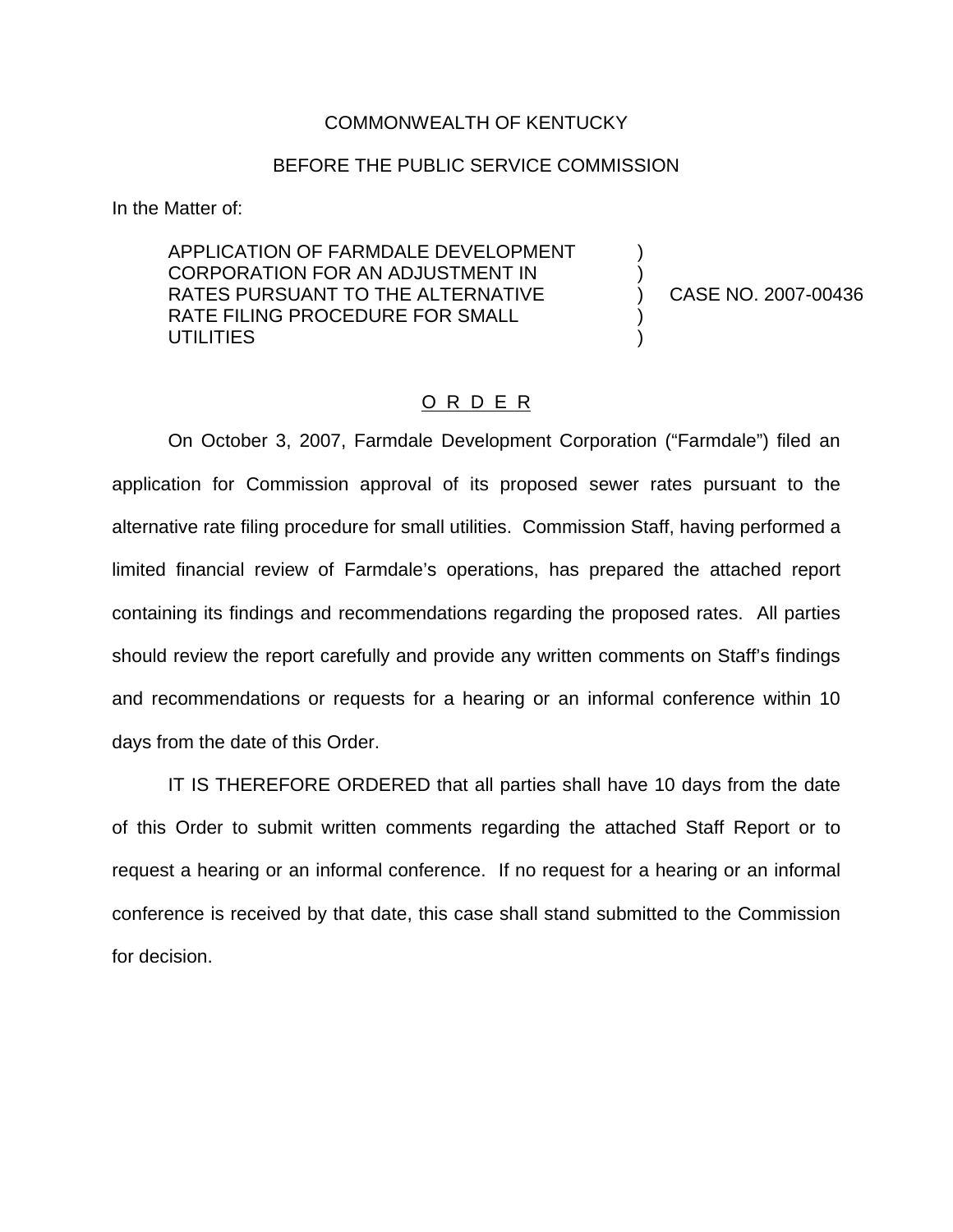Done at Frankfort, Kentucky, this 11<sup>th</sup> day of February, 2008.

By the Commission

ATTEST:

**Executive Director**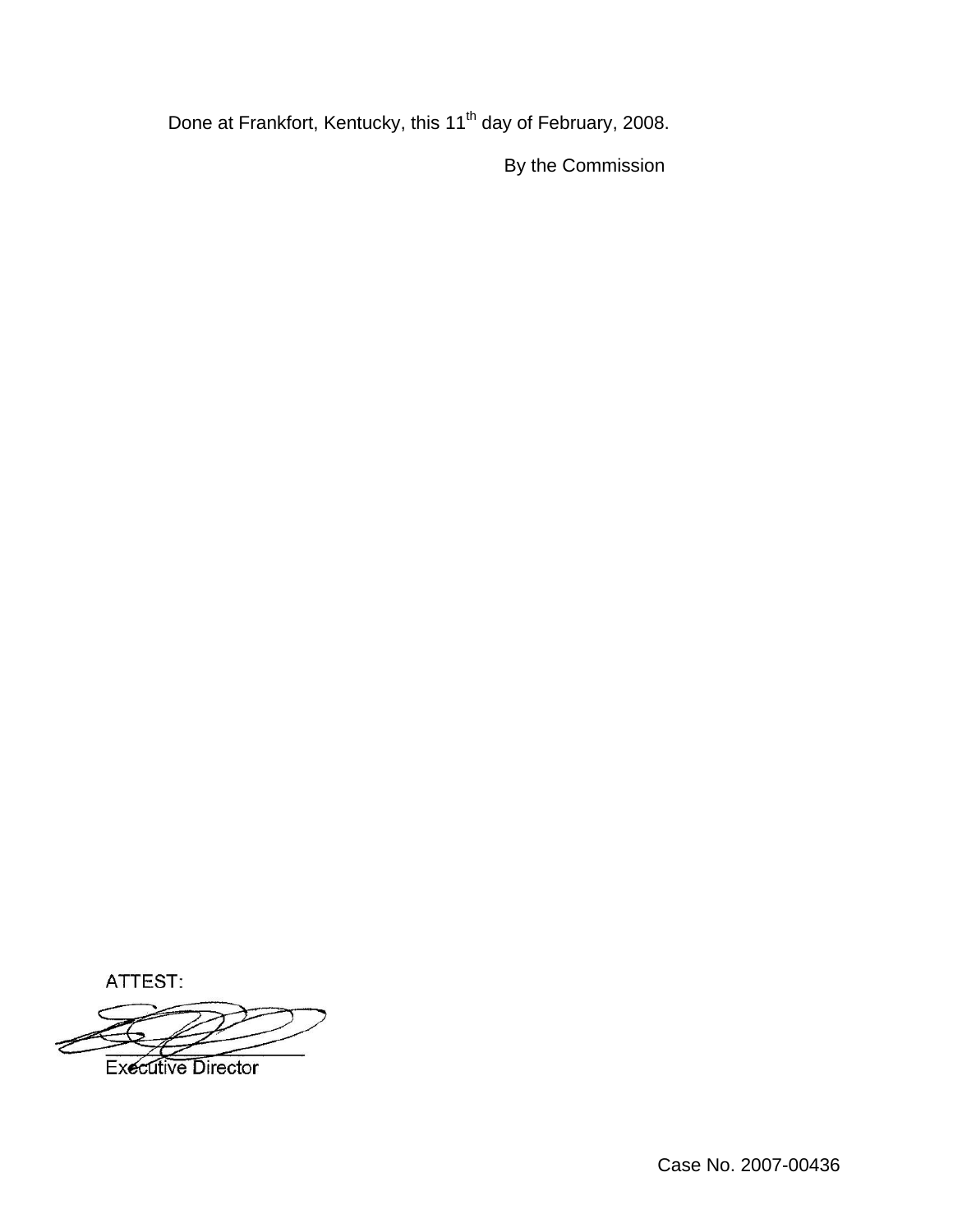# STAFF REPORT FARMDALE DEVELOPMENT CORPORATION CASE NO. 2007-00436

On October 3, 2007, Farmdale Development Corporation ("Farmdale") filed its application seeking to increase its rates pursuant to 807 KAR 5:076. This regulation provides for a simplified and expedited rate procedure for small utilities to save time and expenses. Farmdale's current rate is a flat monthly fee of \$28.00. Farmdale proposes to increase its current flat rate by 52.64 percent to \$42.75, which would produce increased revenues of \$42,653.

In order to evaluate the requested monthly increase, Commission Staff ("Staff") performed a limited financial review of Farmdale's test period operations for the calendar year ending December 31, 2006. The scope of Staff's review was limited to obtaining information as to whether the test period operating revenues and expenses were representative of normal operations. Insignificant or immaterial discrepancies were not pursued and are not addressed herein. Based on its review Staff recommends a revenue increase of \$8,260, or 10.2 percent, which would result in a monthly flat rate of \$30.86 per customer, as shown in Attachment A to this report.

Eddie Beavers is responsible for all revenue adjustments and the calculation of the proposed rates. Jack Kaninberg is responsible for the determination of the revenue requirement. Based on the recommendations herein, Staff is of the opinion that the rates as shown in Attachment B of this report are reasonable and should be approved by this Commission.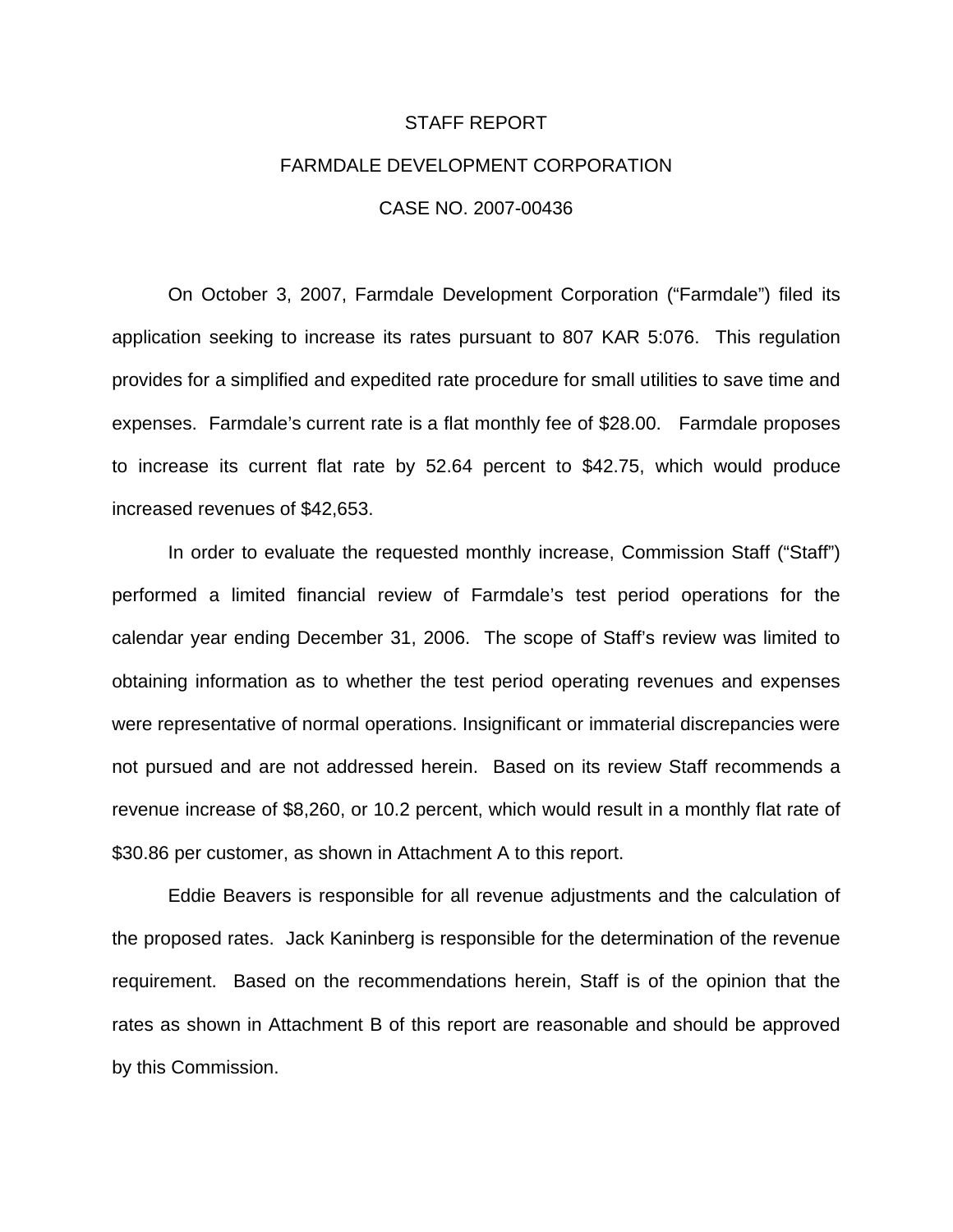# **Signatures**

Prepared by: Jack Kaninberg Financial Analyst, Water and Sewer Revenue Requirements Branch Division of Financial Analysis

\_\_\_\_\_\_\_\_\_\_\_\_\_\_\_\_\_\_\_\_\_\_\_\_\_\_\_\_\_\_\_

Prepared by: Eddie Beavers Rate Analyst, Communications, Water, and Sewer Rate Design Branch Division of Financial Analysis

\_\_\_\_\_\_\_\_\_\_\_\_\_\_\_\_\_\_\_\_\_\_\_\_\_\_\_\_\_\_\_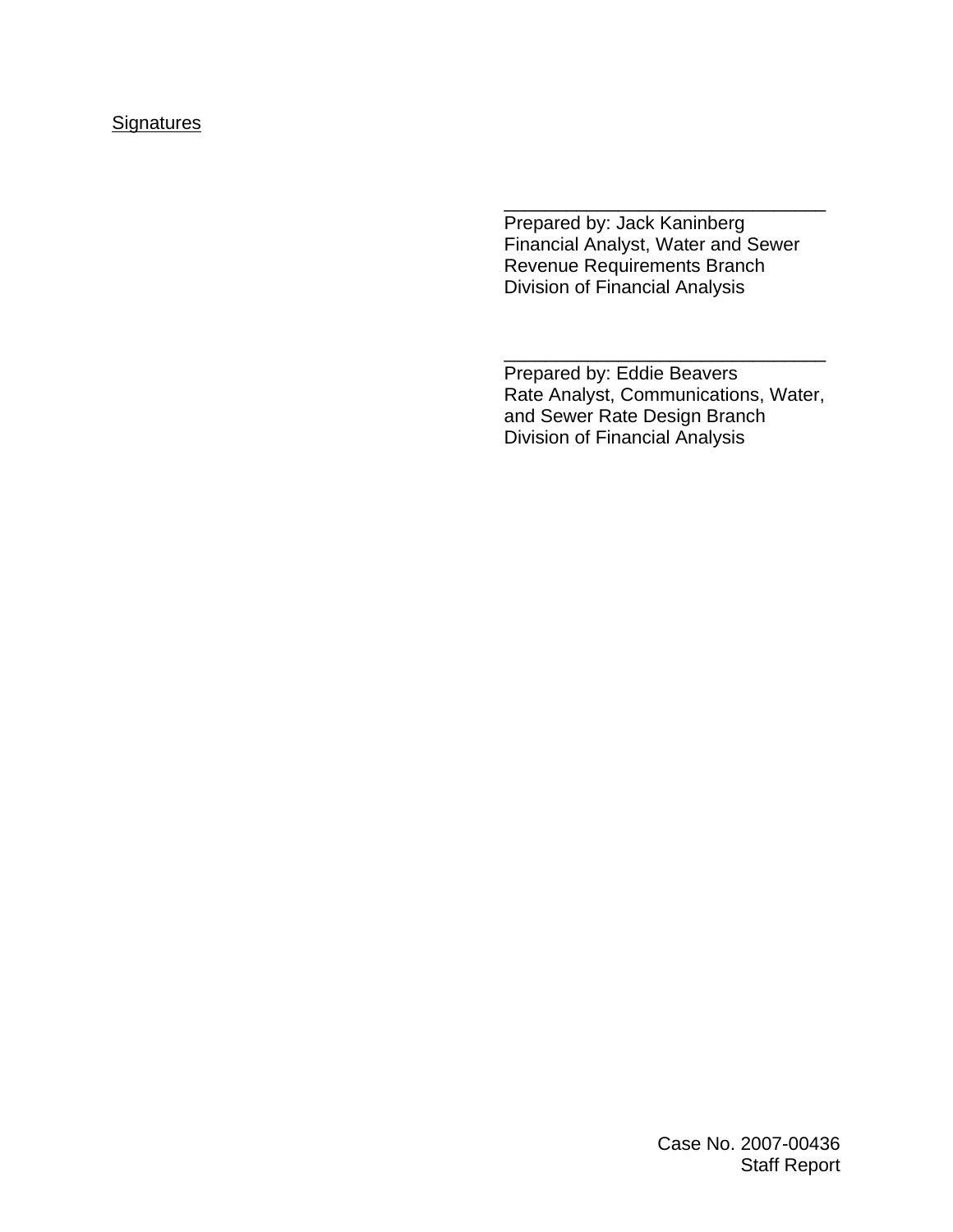## ATTACHMENT A STAFF REPORT CASE NO. 2007-00436

| <b>Farmdale Development</b>   | 2006          | <b>Proposed</b> | <b>Proposed</b>   | <b>Staff</b>   | Ref.                    | <b>Staff</b>    |
|-------------------------------|---------------|-----------------|-------------------|----------------|-------------------------|-----------------|
| <b>Attachment A</b>           | <b>Actual</b> | Adjstmts.       | <b>Adjusted</b>   | Adjustmts.     |                         | <b>Adjusted</b> |
| <b>Flat-Rate Revenue</b>      | \$53,273      | \$27,703        | \$80,976          | 0              | A                       | \$80,976        |
|                               |               |                 |                   |                |                         |                 |
| Owner/Manager fee             | \$9,600       | 0               | \$9,600           | (\$3,600)      | B                       | \$6,000         |
| Sludge Hauling                | \$5,450       | 0               | \$5,450           | (\$2,850)      | $\overline{\mathbf{c}}$ | \$2,600         |
| <b>Water Cost</b>             | \$1,646       | 0               | \$1,646           | (\$24)         | D                       | \$1,622         |
| Other-Labor, Matl, & Exp.     | \$7,485       | \$315           | \$7,800           | $\Omega$       |                         | \$7,800         |
| <b>Fuel/Power for Pumping</b> | \$19,150      | 0               | \$19,150          | (\$3,847)      | E                       | \$15,303        |
| Chemicals                     | \$2,402       | $\Omega$        | \$2,402           | 0              |                         | \$2,402         |
| Routine Mt. Fee               | \$11,370      | (\$1,650)       | \$9,720           | 0              |                         | \$9,720         |
| Mt.-Collection System         | \$350         | 0               | \$350             | 0              |                         | \$350           |
| Mt. Of Trtmnt & Disp.         | \$19,712      | (\$13,091)      | \$6,621           | (\$2,233)      | F                       | \$4,388         |
| Mt. of Other                  | \$1,540       | 0               | \$1,540           | (\$532)        | G                       | \$1,008         |
| <b>Agency Collection Fee</b>  | \$7,991       | \$14,943        | \$22,934          | (\$14,837)     | H                       | \$8,097         |
| Office Supplies/Other         | \$278         | 0               | \$278             | 0              |                         | \$278           |
| Outside Serv. Employed        | \$5,709       | (\$1,980)       | \$3,729           | (\$729)        |                         | \$3,000         |
| Insurance Expense             | \$543         | 0               | \$543             | 0              |                         | \$543           |
| Reg. Commission Exp.          | \$590         | 0               | \$590             | 0              |                         | \$590           |
| Miscellaneous Expense         | \$26          | 0               | \$26              | 0              |                         | \$26            |
| Rents                         | \$600         | 0               | $\overline{$}600$ | $\overline{0}$ |                         | \$600           |
| Total Sewer O&M               | \$94,442      | (\$1,463)       | \$92,979          | (\$28,652)     |                         | \$64,327        |
| <b>Depreciation Expense</b>   | \$118         | \$3,081         | \$3,199           | \$234          | J                       | \$3,433         |
| <b>Amortization Expense</b>   | 0             | \$3,734         | \$3,734           | \$363          | Κ                       | \$4,097         |
| Taxes OT Income               | \$1,142       | 0               | \$1,142           | 0              |                         | \$1,142         |
| <b>Total Op. Expense</b>      | \$95,702      | \$5,352         | \$101,054         | (\$28,055)     |                         | \$72,999        |
| <b>Income Taxes</b>           | \$175         | 0               | \$175             | 0              |                         | \$175           |
| <b>Interest Expense</b>       | \$893         | \$7,703         | \$8,596           | (\$2,313)      | L                       | \$6,283         |
| <b>Total Expense</b>          | \$96,770      | \$13,055        | \$109,825         | (\$30,368)     |                         | \$79,457        |
| Net Income                    | (\$43,497)    | \$14,648        | (\$28,849)        | \$30,368       |                         | \$1,519         |

#### **Calculation of Revenue Requirement using Operating Ratio Method:**

- \$72,999 Proforma Operating Expenses
- 88% Operating Ratio<br>32,953 Subtotal
- $\overline{\$}$  82,953
- \$ 6,283 Plus Recommended Interest Expense
- \$ 89,236 Revenue Requirement
- (\$ 80,976) Less Normalized Revenues
- \$ 8,260 Recommended Revenue Increase (10.2% Increase)

\$89,236 / 12 = \$7,436.33 divided by 241 customers = \$30.856 per month bill

#### **Explanatory Notes:**

**A. Revenues –** Normalized revenues as determined by Staff's billing analysis.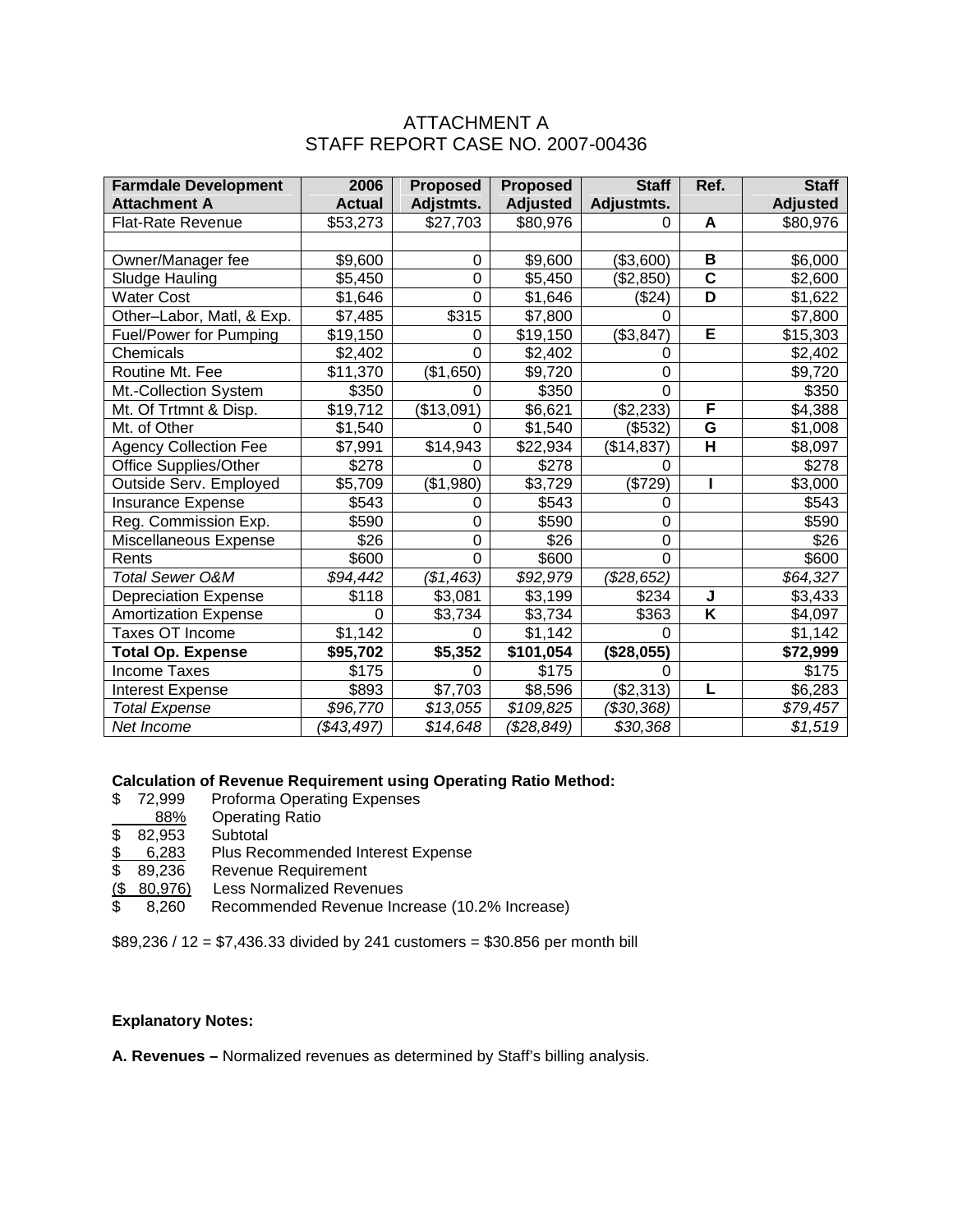**B. Owner/Manager Fee –** The Commission normally allows an owner/manager fee of \$3,600 to compensate the owner/manager of a small sewer utility. In this case, Farmdale is proposing an owner/manager fee of \$9,600, and justifies this expense with a comparison to the salaries paid to water district commissioners, arguing that the duties and responsibilities of Farmdale's owner are greater than those of a water district commissioner.

Commission Staff is not persuaded that Farmdale's owner has greater duties than a water district commissioner, and thus is entitled to greater compensation. However, Staff does note that KRS 74.020(6) provides annual compensation of \$6,000 for water district commissioners who, among other things, meet certain training requirements. This statute at subsection (7)(c) encourages "training programs that enhance a water district commissioner's understanding of his or her responsibilities and duties." If the intent of the statute is to encourage the employment of well-qualified utility management personnel, Staff believes Farmdale's owner meets this criterion based on his 30-plus years of experience owning and operating jurisdictional sewer utilities. Although there is no specific statute mandating the compensation to be paid to sewer owner/managers, Staff recommends the allowance of an owner/manager fee of \$6,000 in this case based on the owner's experience level.

**C. Sludge Hauling Expense –** was adjusted by \$2,850 to reduce the 2006 sludge hauling expense of \$5,450 to the \$2,600 amount which was incurred in 2005 and allowed in Farmdale's most recent rate case. The justification for this recommendation is that Farmdale's sludge hauling expenses appear to have been abnormally high in 2006. This observation is based on a comparison of Farmdale's reported expenses both prior to and following the 2006 test period. Farmdale's historical sludge hauling costs have been as follows:

| Year | <b>Sludge Hauling</b> |  |  |  |
|------|-----------------------|--|--|--|
|      | <b>Expense</b>        |  |  |  |
| 2002 | \$2,360               |  |  |  |
| 2003 | \$1,120               |  |  |  |
| 2004 | \$1,120               |  |  |  |
| 2005 | \$2,600               |  |  |  |
| 2006 | \$5,450               |  |  |  |

Subsequent to 2006, Farmdale paid sludge hauling expenses totaling \$1,975 through June 30, 2007. However, of that amount \$1,550 was actually incurred for service rendered in November and December 2006, leaving only \$425 in expense for sludge hauling done and paid for in the first six months of 2007.

When Farmdale was asked to explain whether the sludge hauling done in 2006 was higher than normal, it responded that this was not the case, suggesting only that sludge builds up at a variable rate. Staff believes that a trend analysis of this expense both before and after 2006 suggests something unusual – perhaps catch-up maintenance or increase scrutiny because of the rate case filed in 2006 -occurred during 2006 to cause this expense to increase on a temporary basis.

**D. Water Cost –** was adjusted to remove late payment fees incurred on two payments totaling \$24.

**E. Fuel/Power for Pumping –** was adjusted to the amount of \$15,303 expensed in 2005 and recommended in Farmdale's prior rate case. Similar to sludge hauling, a trend analysis of reported electricity expense suggests that the amount incurred in 2006 was abnormally high and decreased subsequent to 2006. Farmdale's historical electricity costs have been as follows:

| Year | <b>Fuel/Power for</b>  |  |  |
|------|------------------------|--|--|
|      | <b>Pumping Expense</b> |  |  |
| 2002 | \$7,494                |  |  |
| 2003 | \$9,549                |  |  |
| 2004 | $\overline{39,940}$    |  |  |
| 2005 | \$15,303               |  |  |
| 2006 | \$19,150               |  |  |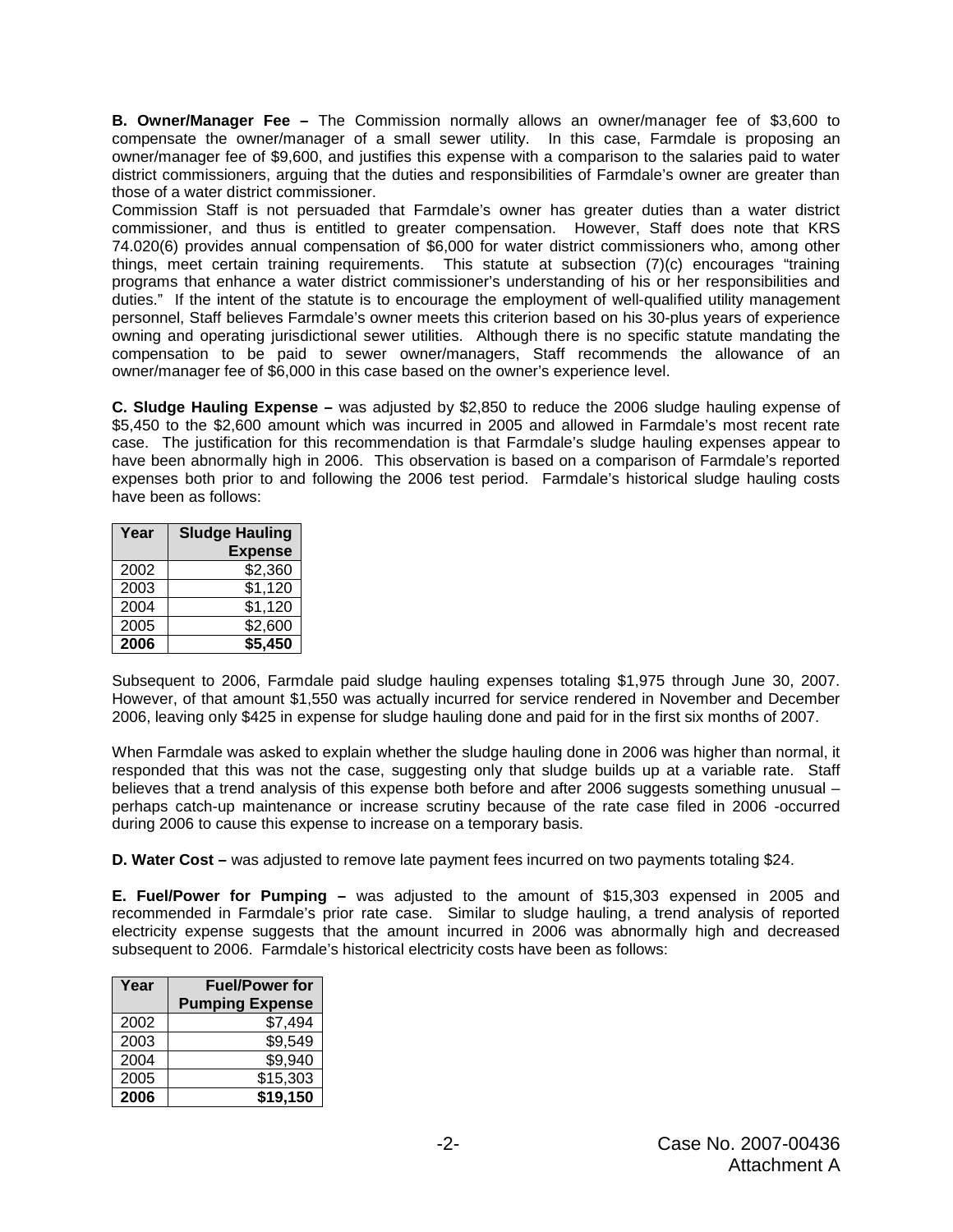Subsequent to 2006, Farmdale paid electricity expenses totaling \$7,025 for six bills paid through June 30, 2007, which if annualized would result in electricity expense of \$14,050, a significant reduction from the \$19,150 expensed in 2006. Therefore, Staff recommends that the pro forma electricity expense allowed in the most recent rate case of \$15,303 be allowed in this case.

**F. Maintenance of Treatment and Disposal Expenses –** Farmdale proposed to adjust this expense by \$13,091 to remove several capital expenditures approved in the last case, the rate recovery of which was allowed in depreciation expense. Staff recommends accepting this adjustment, and further recommends that the following two nonrecurring expenditures totaling \$2,232.81 be removed from test period operations and recovered over a multi-year period:

| <b>Invoice Date</b> | <b>Item Expensed</b>               | Amount     |
|---------------------|------------------------------------|------------|
| 1/12/06             | New motor, materials, labor, etc.  | \$1,635.29 |
| 11/30/06            | Survey of sewer mains and manholes | \$597.52   |
|                     | <b>Total</b>                       | \$2,232.81 |

**G - Maintenance of Other –** Farmdale paid grass cutting charges of \$1,540 in 2006. In Farmdale's most recent rate case, Staff questioned why Farmdale's ratepayers should pay extra for grass cutting because of higher gasoline expenses paid to a Louisville contractor, and recommended reducing allowable grass cutting expenses to \$144 per month for 7 months, or \$1,008. Staff recommends a similar adjustment in this case, reducing pro forma grass cutting expenses by \$532.

**H. Agency Collection Fee –** Farmdale proposed a pro forma Agency Collection Fee Expense of \$22,934, a 187 percent increase over the \$7,991 collection fee expensed in 2006. In Farmdale's most recent rate case decided in April, 2007, Staff recommended allowance of \$8,097 in collection fees, while noting that this expense amounted to \$2.74 per month per customer. Because of the high cost of this service to Farmdale's customers, Staff strongly suggested that Farmdale consider more economical alternatives to its present billing and collection service in the future.

At this time, Farmdale's proposed Agency Collection Fee, if allowed, would amount to \$7.93 per month per customer. Simply stated, the only reason for this increased cost is the rate increase granted to Farmdale in 2007, because the billing and collection fee paid to Farmdale Water District is based upon 15 percent of Farmdale Development's revenues. The net result is that whenever Farmdale Development's sewer rate increases, its billing and collection expense will increase, so this arrangement either contributes to sewer rates higher than they would otherwise be or contributes to additional rate increases in the future. Farmdale noted in its rate application that it "failed to include the collection fee on increased revenues in its previous rate case," and this fee's proposed increase of \$14,943 is by far the largest expense increase proposed by Farmdale in this case.

Farmdale's proposed billing and collection expense per customer is far higher than that of other jurisdictional sewer utilities around the state who list Agency Collection Fees in their PSC annual reports, as shown by the following comparison with six other sewer utilities:

| <b>Utility</b>              | 2006           | 2006             | <b>Expense per</b> | <b>Expense per</b>  |  |
|-----------------------------|----------------|------------------|--------------------|---------------------|--|
|                             | <b>Expense</b> | <b>Customers</b> | customer           | cust. per month     |  |
| <b>Airview Utilities</b>    | \$4,738        | 201              | \$23.57            | \$1.96              |  |
| <b>Bullitt Utilities</b>    | \$9,958        | 691              | \$14.41            | \$1.20              |  |
| <b>Hillridge Facilities</b> | \$8,091        | 712              | \$11.36            | \$0.95              |  |
| Lake Columbia Util.         | \$470          | 33               | \$14.24            | \$1.19              |  |
| Lewis Sanitation            | \$669          | 111              | \$6.03             | \$0.50              |  |
| Pioneer Village             | \$8,201        | 944              | \$8.68             | \$0.72              |  |
|                             |                |                  |                    |                     |  |
| Total of above 6            | \$32,127       | 2,692            | \$11.94            | \$0.99<br>Average - |  |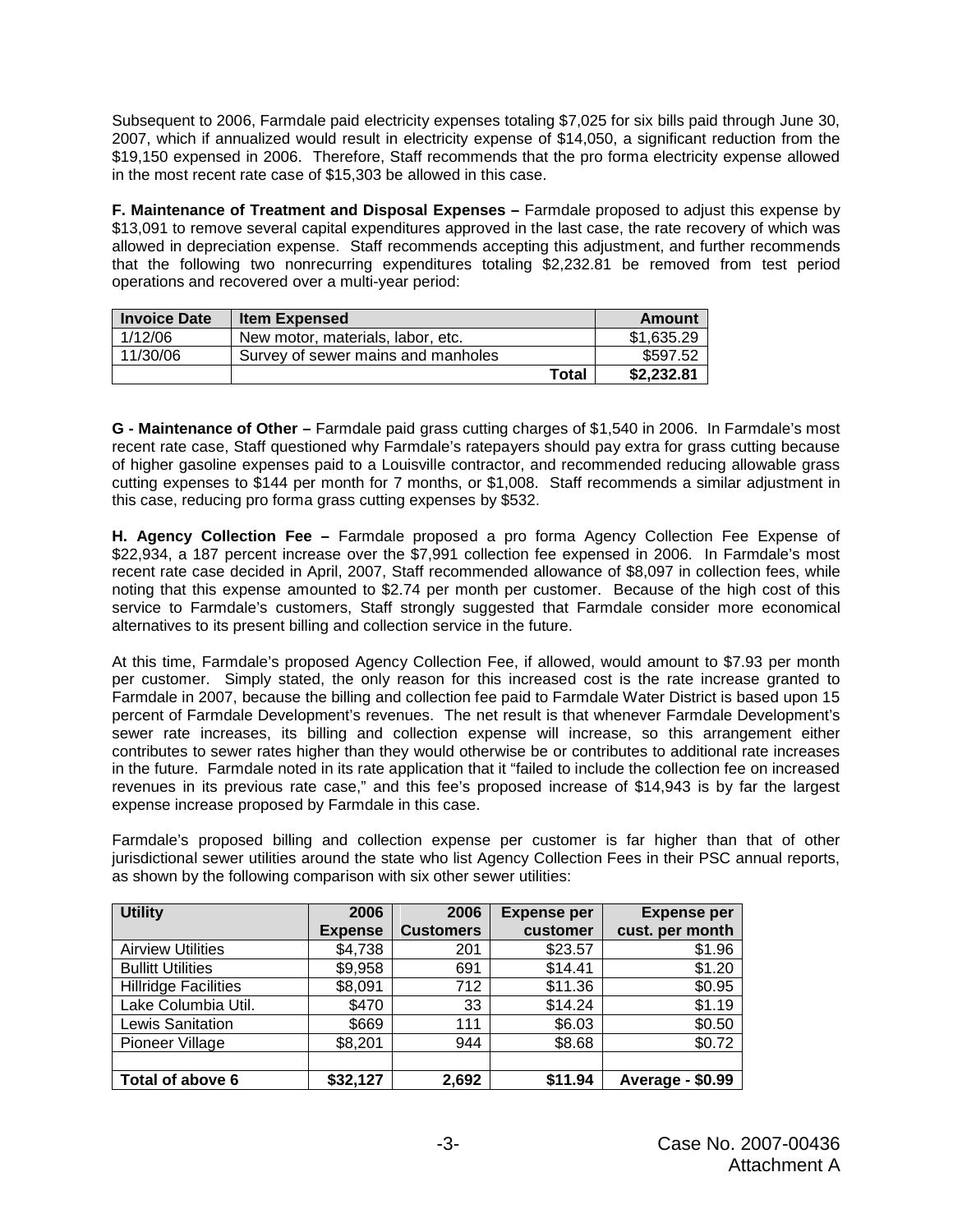In fact, it is remarkable that Farmdale's proposed expense per customer is much closer to the average annual expense of \$11.94, not the monthly average expense of 99 cents per customer.

This Commission has expressed longstanding concerns with the high cost of the billing and collection services provided by the Farmdale Water District. Other sewer utilities in Farmdale's general vicinity are paying a similar billing and collection fee. The Commission in 1999 questioned the reasonableness of similar fees paid by 4-Way Enterprises (aka Coolbrook Sanitation), another small sewer utility in Franklin County. In the Commission's Order approving new rates for 4-Way, it stated the following:

*"After reviewing the record, the Commission concurs with Commission Staff's recommendation that the billing and collection expense not be increased from the test year level of \$13,664. In addition, it finds that when filing its next application 4-Way should be required to present evidence that its billing and collection expense is reasonable. Reasonableness may be presumed if 4-Way advertises and receives public bids for its billing and collection."*

In this case, Farmdale was asked to provide competitive bids for billing and collection services. In response, Farmdale stated that the billing and collection services it receives are unique because Farmdale Water District has the ability to turn off water for nonpayments, and is immediately aware of new customers, cancellations, and new and changed billing addresses. Therefore, Farmdale suggested that no entity or individual could provide a truly competitive bid, but that it would attempt to obtain bids from qualified companies. No such bids have been forthcoming.

Farmdale did provide evidence that it attempted to negotiate a reduced expense with Farmdale Water District, but to no avail. Under these circumstances - and especially given the above expense comparisons - Staff cannot recommend allowance of the proposed billing and collection expense of \$22,934. Instead, Staff recommends that the pro forma expense of \$8,097 recommended in the most recent rate case be allowed in this case, and that Farmdale should aggressively pursue all reasonable billing and collection alternatives that would greatly reduce this cost to its customers.

**I. Outside Services Employed -** was adjusted by \$729 to remove nonrecurring charges from Smither Consulting related to the plant improvements which were addressed in Case No. 2006-00028. Recovery of these expenses over a multi-year period has been provided for in Amortization Expense.

**J. Depreciation Expense** – was adjusted to allow multi-year recovery of the motor installation costing \$1,635.29 which was removed from Maintenance of Treamtent/Disposal Expense. The Commission Staff's Engineering Division recommends depreciating this item over 7 years, resulting in an adjustment of \$233.61.

**K. Amortization Expense -** was adjusted by \$363 to allow multi-year recovery for two nonrecurring expense items removed above, as follows:

| <b>Expense Account</b>                 | <b>Item Expensed</b>                  | <b>Cost</b> | Years | Annual<br><b>Amount</b> |
|----------------------------------------|---------------------------------------|-------------|-------|-------------------------|
| Maintenance-<br>Treatment/Disposal     | Survey of sewer mains<br>and manholes | \$597.52    | 5     | \$119.51                |
| Outside<br><b>Services</b><br>Employed | <b>Smither Consulting Fees</b>        | \$729.00    | 3     | \$243.00                |
|                                        |                                       |             | Total | \$362.51                |

**L. Interest Expense** – was adjusted to remove Interest Expense of \$2,313 on a one-year renewable \$25,000 loan from National City Bank. Farmdale was asked to explain the uses of the loan, and whether and why this expense might be expected to recur on an annual basis. Farmdale provided no response as to the latter, and as to the former, Farmdale responded that it was used to pay legal bills, accounting fees,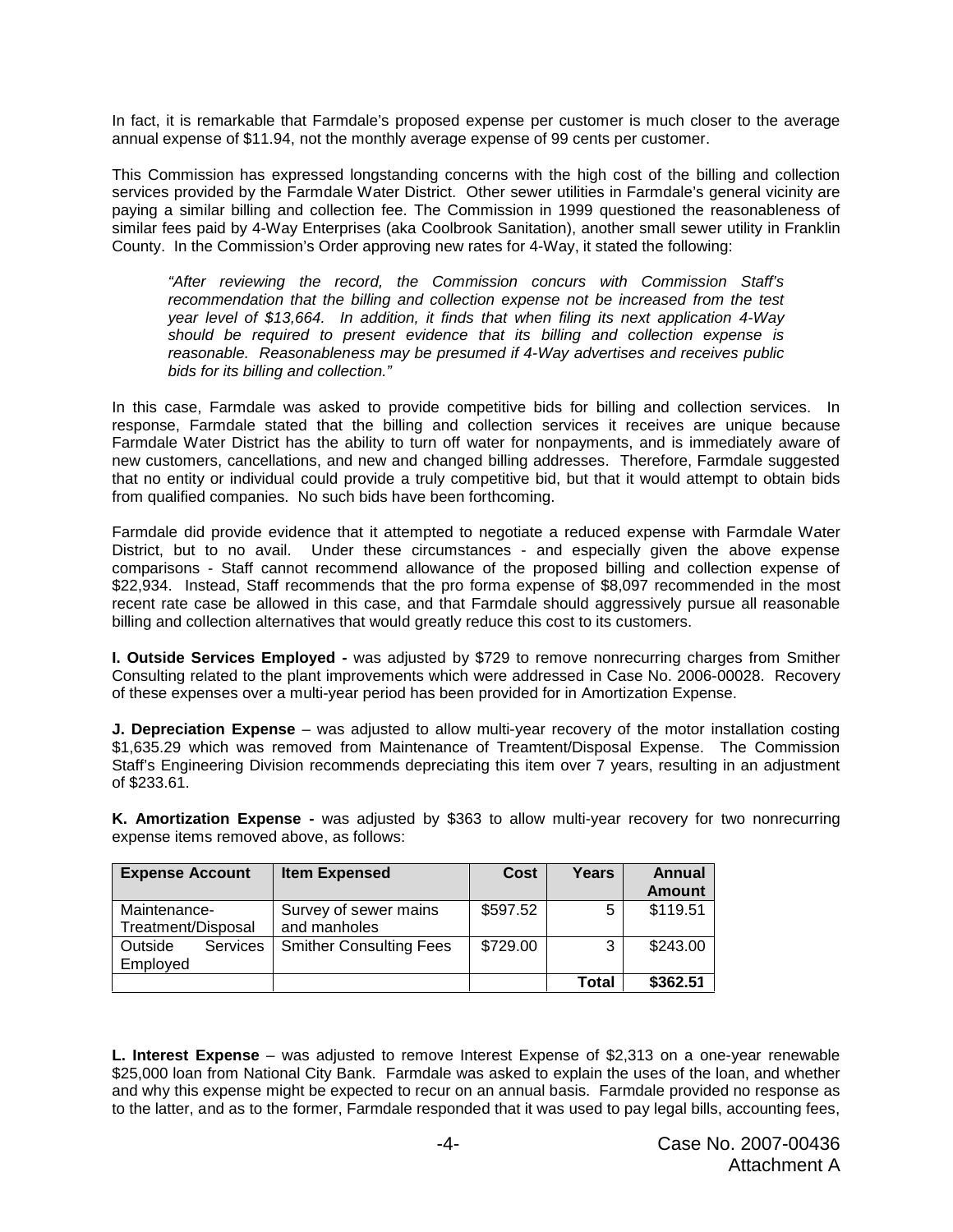and other bills that were due, and "to pay a part of the operating expenses, as the former rate was not sufficient to pay all the normal operating expenses." Historically, the Commission has not allowed utilities to recover interest on loans incurred to cover operating expenses, because it is the responsibility of the owner to monitor the utility's financial condition and seek rate relief in a timely manner (see, for instance, Case No. 2005-00235, The Application of Mallard Point Disposal Systems, Inc. For An Adjustment Of Rates Pursuant To The Alternative Rate Filing Procedure For Small Utilities, Staff Report Appendix C at page 12, dated October 12, 2005). Therefore, Staff recommends that this Interest Expense be removed from pro forma operations.